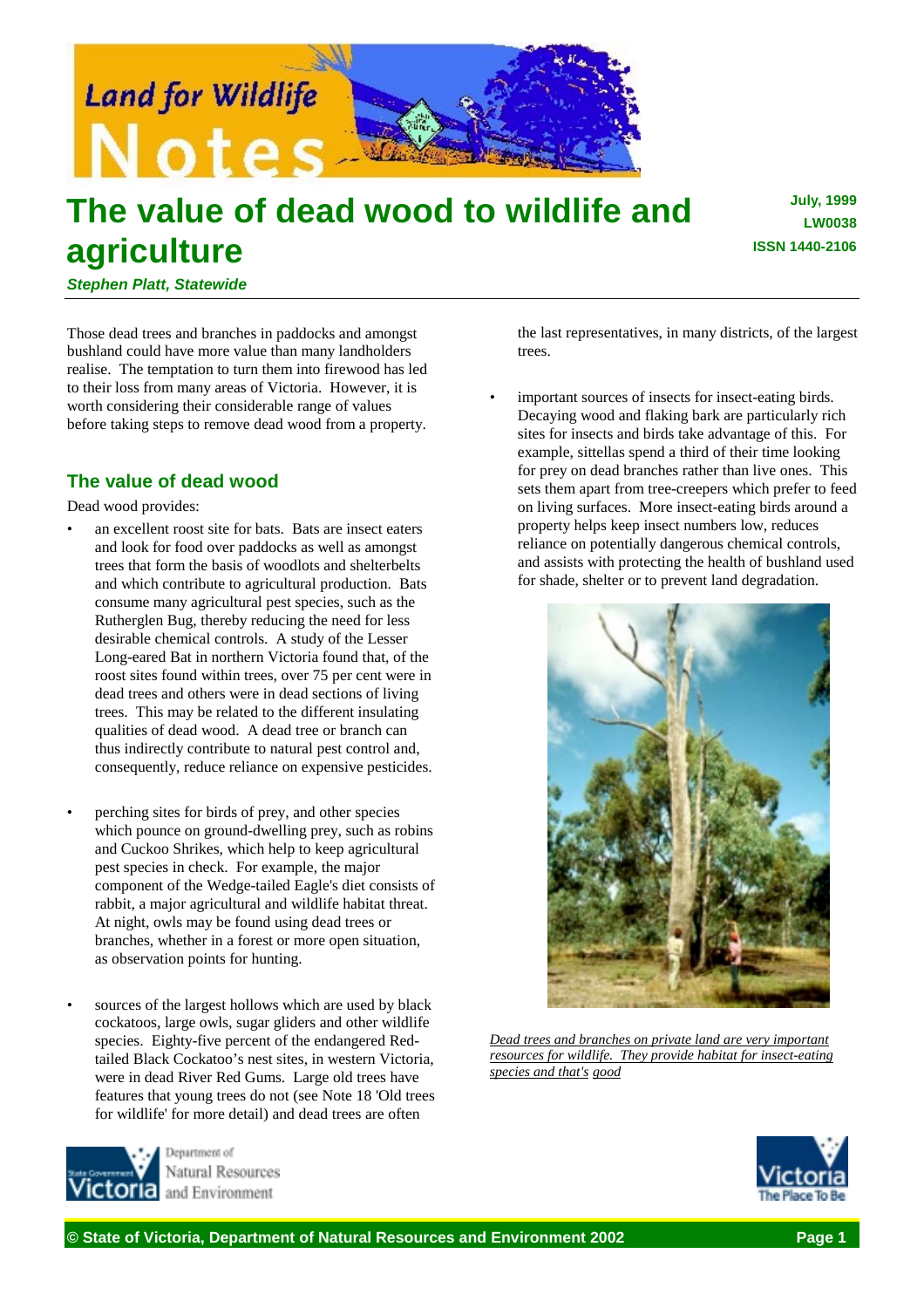- nest sites. Some bird species place their nest solely or primarily on dead branches. For example, sittellas are obligate dead wood nesters and require vertical dead branches for breeding. Flycatchers and Cuckoo Shrikes nest most often on horizontal dead branches. Dead branches are often associated with hollows and hollow development. Mammals (including bats), birds, reptiles, amphibians and invertebrates use hollows. Dead branches may be habitat in themselves for a number of invertebrate species. Twigs are an important nesting material being used by a wide variety of species, including eagles. Cuckoos use dead branches for singing, an important part of courtship prior to breeding.
- a source of lichen and cobweb that is used by birds in nest construction. Fantails, cuckoo shrikes, robins, sittellas, thornbills, warblers, and many honeyeaters use spider web either as an agent to attach the nest or to bind the other nest materials. Lichens and cobweb are most abundant on dead wood.
- the immediate source of soil nutrients. The decay of dead plant material is the major source of soil nutrients. The return of nutrients to the soil is essential if it is to remain productive. Removal of dead plant material from a bushland remnant is like eroding the capital on a long-term investment. Eventually, the bush will be depleted of nutrients.
- supplies of logs, branches and twigs that provide important habitat for ground-dwelling wildlife such as Bush Stone-curlew, nightjars, reptiles and small native mammals and in-stream habitat for fish and invertebrates. For example, the Murray Cod, an extraordinary native fish and important angling species, spawns in hollow logs.
- cache sites for butcherbirds. Butcherbirds wedge food in a tree fork or on a spike and tear their prey apart, the feet being too small to hold it down in the manner of a hawk. The butcherbird's name is derived from this habit. Food includes insects, mice, reptiles, birds, including nestlings, and plant material.

Biologists call our big old trees 'veterans' because they've been around a long time and developed a unique character that is particularly valuable for wildlife. When they die, many of these values are retained. A dead tree remains standing for about 50 years before falling where it continues to supply habitat for ground-dwelling species of small mammal and reptiles, and continues to rot, supplying food to animals inhabiting the soil and plants.

## **Are dead trees good firewood sources?**

As firewood, dead trees have the advantage of being immediately useable but what about the disadvantages? They are often hollow or rotting making the effort of felling them worthless and adding to the danger. Dead wood is extremely hard to cut and can quickly blunt a chain-saw blade or axe. Large dead trees may take hundreds of years to replace naturally. Felling large dead trees for firewood is an unsustainable activity on most properties.

#### **The solution to personal firewood supply**

The solution to firewood supply for your own use is to establish a woodlot so that old dead trees can be retained for their wildlife and other values and quality wood is available for your own use. The advantages of growing trees specifically as firewood are numerous. The trees can be harvested when of an appropriate size for easy handling (say 20 cm diameter), the wood is cut green so that it is easy on your chain saw, when drying it often splits (depending on species) allowing for straightforward axe work and there is little risk of your effort being wasted on a hollow plant. What's more, natural areas can be protected.

If you don't have a woodlot, and need a source of wood whilst one develops, then living trees of small diameter are the best choice for firewood. They have the advantages described above and, most importantly, they are easier to replace than big old dead trees which may be hundreds of years old.

Cutting green timber means that you will need to plan ahead one to two years to allow the wood to dry out. The shrinkage caused by drying the wood is what leads to splitting and helps with axe work. Planning ahead also has the advantage of ensuring that wood will be available in future years.

A 1995 study of firewood use in Victoria concluded that more firewood probably comes from private than public land, that over half the volume of firewood used is collected by households directly and not via the market and that firewood consumption, by volume, is roughly equal to sawlog and pulp production combined. Because of the small area of private land that is treed, the impact of collection on private land habitats is probably far greater than for public land.

Alternative sources of firewood include recycled timber from fencing, tip sites, and industry; timber discarded by tree loppers, and sawmill off-cuts. Solar heating can reduce the need for timber.